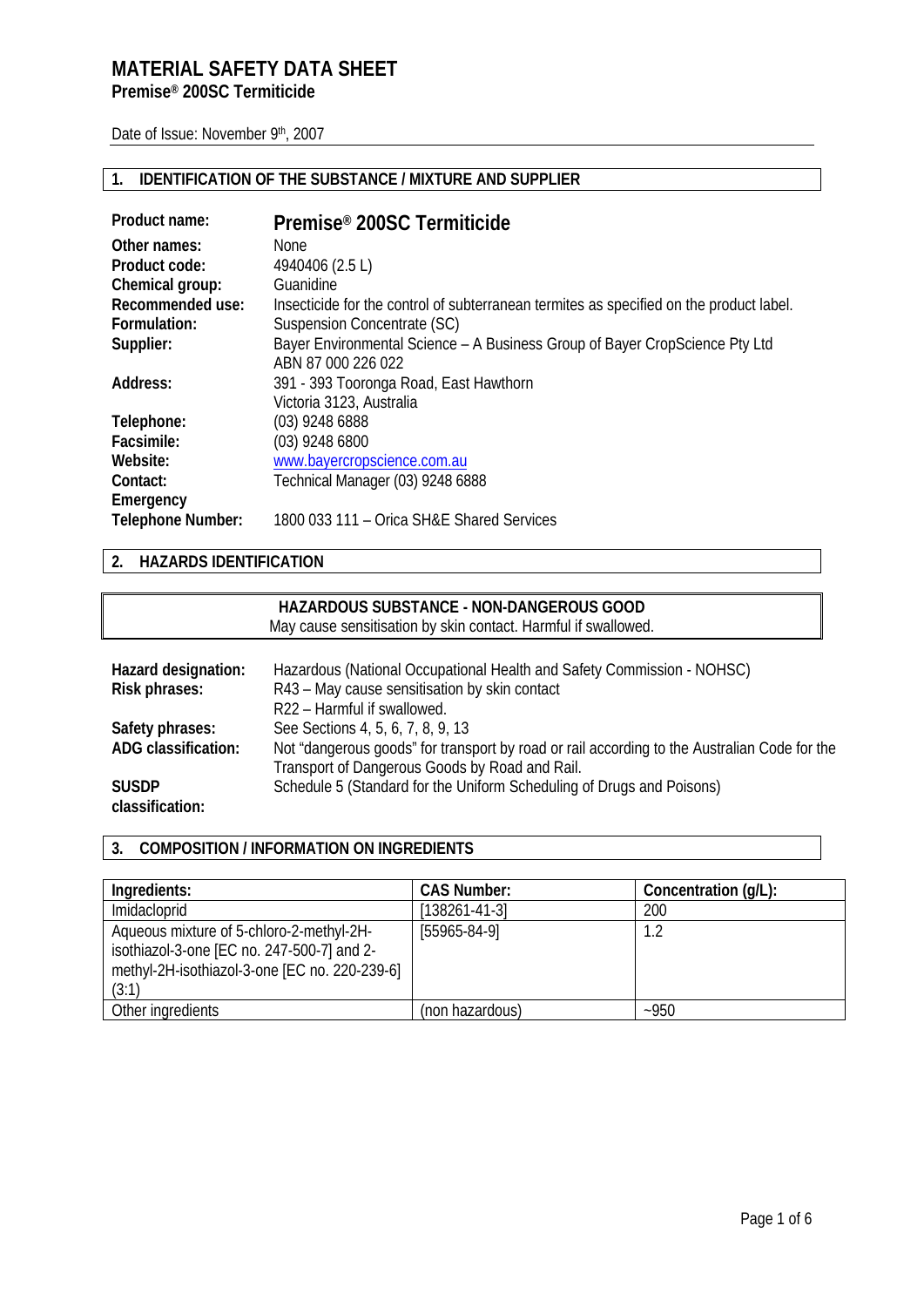Date of Issue: November 9th, 2007

# **4. FIRST AID MEASURES**

**If poisoning occurs, immediately contact a doctor or Poisons Information Centre (telephone 13 11 26), and follow the advice given. Show this Material Safety Data Sheet to a doctor.**

| Inhalation:                  | Remove patient to fresh air. Keep rested and warm.                                                                                                                                                                                                                                                                                                                                                                                                                                                                                                                                                                                                                                                                     |
|------------------------------|------------------------------------------------------------------------------------------------------------------------------------------------------------------------------------------------------------------------------------------------------------------------------------------------------------------------------------------------------------------------------------------------------------------------------------------------------------------------------------------------------------------------------------------------------------------------------------------------------------------------------------------------------------------------------------------------------------------------|
| Skin contact:                | Remove patient's clothing and wash skin thoroughly with soap and water. If available,<br>wash with polyethylenglykol 400 followed by water.                                                                                                                                                                                                                                                                                                                                                                                                                                                                                                                                                                            |
| Eye contact:                 | Irrigate eyes immediately with water for 15 minutes.                                                                                                                                                                                                                                                                                                                                                                                                                                                                                                                                                                                                                                                                   |
| Ingestion:                   | Give plenty of water to drink. Never give anything by mouth to an unconscious person.                                                                                                                                                                                                                                                                                                                                                                                                                                                                                                                                                                                                                                  |
| <b>First Aid Facilities:</b> | Provide washing facilities in the workplace.                                                                                                                                                                                                                                                                                                                                                                                                                                                                                                                                                                                                                                                                           |
| Symptoms:                    | Symptoms of intoxication that may arise if the product is mishandled include nausea,<br>abdominal pain and diarrhoea. Muscular cramps, apathetic state, depressed muscular<br>tone, respiratory disturbance and trembling are also possible in severe cases of poisoning.                                                                                                                                                                                                                                                                                                                                                                                                                                              |
| <b>Medical attention:</b>    | Treatment<br>Basic aid, decontamination, symptomatic treatment.<br>Note for physicians<br>Check blood pressure and pulse rate frequently since bradycardia and hypotension are<br>possible. Provide supportive measures for respiratory and cardiac function. Give artificial<br>respiration if signs of paralysis appear. Additional therapeutic measures involve<br>elimination of the substance from the body or acceleration of its excretion (gastro-lavage,<br>saline laxatives). No specific antidote known.<br>Contraindications: Absorption promoting agents such as alcoholic beverages and milk.<br>Oils and fats are of no special significance due to the low liposolubility of the active<br>ingredient. |

# **5. FIRE FIGHTING MEASURES**

| Extinguishing media:                    | Sprayed water jet, foam, extinguishing powder, carbon dioxide, and sand.                                                                                                                                                                                                                                                                                                                                |
|-----------------------------------------|---------------------------------------------------------------------------------------------------------------------------------------------------------------------------------------------------------------------------------------------------------------------------------------------------------------------------------------------------------------------------------------------------------|
| Hazards from<br>combustion<br>products: | In the event of fire, the formation of hydrogen chloride, hydrogen cyanide, carbon<br>monoxide and nitrogen oxides must be anticipated. Do not breathe fumes.                                                                                                                                                                                                                                           |
| Precautions for fire<br>fighters:       | Fight fire in the early stages if safe to do so. Wear respiratory protection.<br>Well ventilated areas: wear full face mask with combination filter eq., ABEK-P2 (offers no<br>protection from carbon monoxide).<br>Enclosed premises: wear respirator with independent air supply.<br>Contain firefighting water. If at all possible do not allow firefighting water to enter drains<br>and waterways. |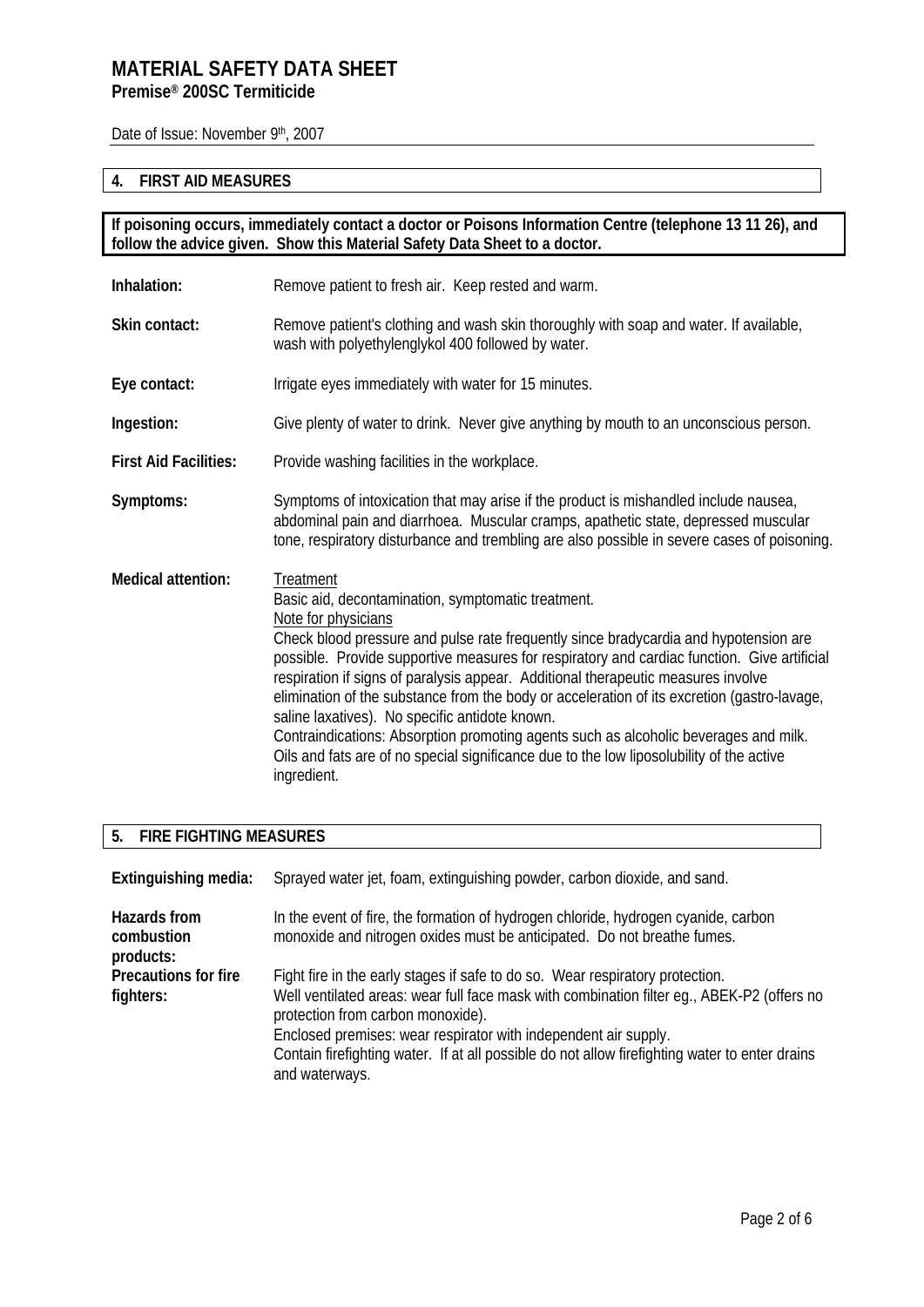Date of Issue: November 9th, 2007

## **6. ACCIDENTAL RELEASE MEASURES**

Prevent spill from spreading or entering waterways or drains. Take up with absorbent material such as sawdust, peat or binding agent for chemicals. Fill material along with any contaminated soil etc. into sealable containers. Clean affected area with an aqueous detergent and a small amount of water. On completion of clean-up remove and wash all protective clothing and equipment with detergent and water. Any heavily contaminated clothing should be placed in a plastic garbage bag and placed in a sealable drum. Do not smoke, eat or drink during clean-up operation.

### **7. HANDLING AND STORAGE**

**Handling:** Keep out of reach of children. Avoid contact with the eyes and skin.

**Storage:** Store in original container in a cool, well ventilated area. Do not store for prolonged periods in direct sunlight. Do not store near any material intended for use or consumption by humans or animals.

### **8. EXPOSURE CONTROLS / PERSONAL PROTECTION**

**Exposure standards:** NOHSC exposure standards have not been established for any ingredient in this product.

**Engineering controls:** No engineering controls are required for the normal use of this product according to label.

**Personal Protective Equipment:**  When using the product wear cotton overalls buttoned to the neck and wrist a washable hat, and elbow-length PVC gloves. If clothing becomes contaminated with product or wet with spray, remove clothing immediately. If product or spray on skin, immediately wash the area with soap and water. Wash hands after use. After each day's use wash gloves and contaminated clothing.

### **9. PHYSICAL AND CHEMICAL PROPERTIES**

| Appearance:            | White liquid (suspension concentrate)            |
|------------------------|--------------------------------------------------|
| Odour:                 | Slight characteristic odour                      |
| Vapour pressure:       | $2x10-9$ mbar at 20 <sup>o</sup> C               |
| Vapour density:        | Not available                                    |
| <b>Boiling point:</b>  | $>100^{\circ}$ C                                 |
| Solubility:            | Miscible                                         |
| Density:               | 1.15g/L at 20 <sup>o</sup> C                     |
| pH:                    | $4.0 - 7.0$                                      |
| <b>Flash Point:</b>    | No flash point up to 100°C                       |
| Flammability           | Not available                                    |
| (explosive) limits:    |                                                  |
| Auto-ignition          | Not available                                    |
| temperature:           |                                                  |
| Octanol/water          | <i>Imidacloprid:</i> Log $P_{ow}$ = 0.57 (21° C) |
| partition coefficient: |                                                  |
| Formulation:           | Suspension concentrate                           |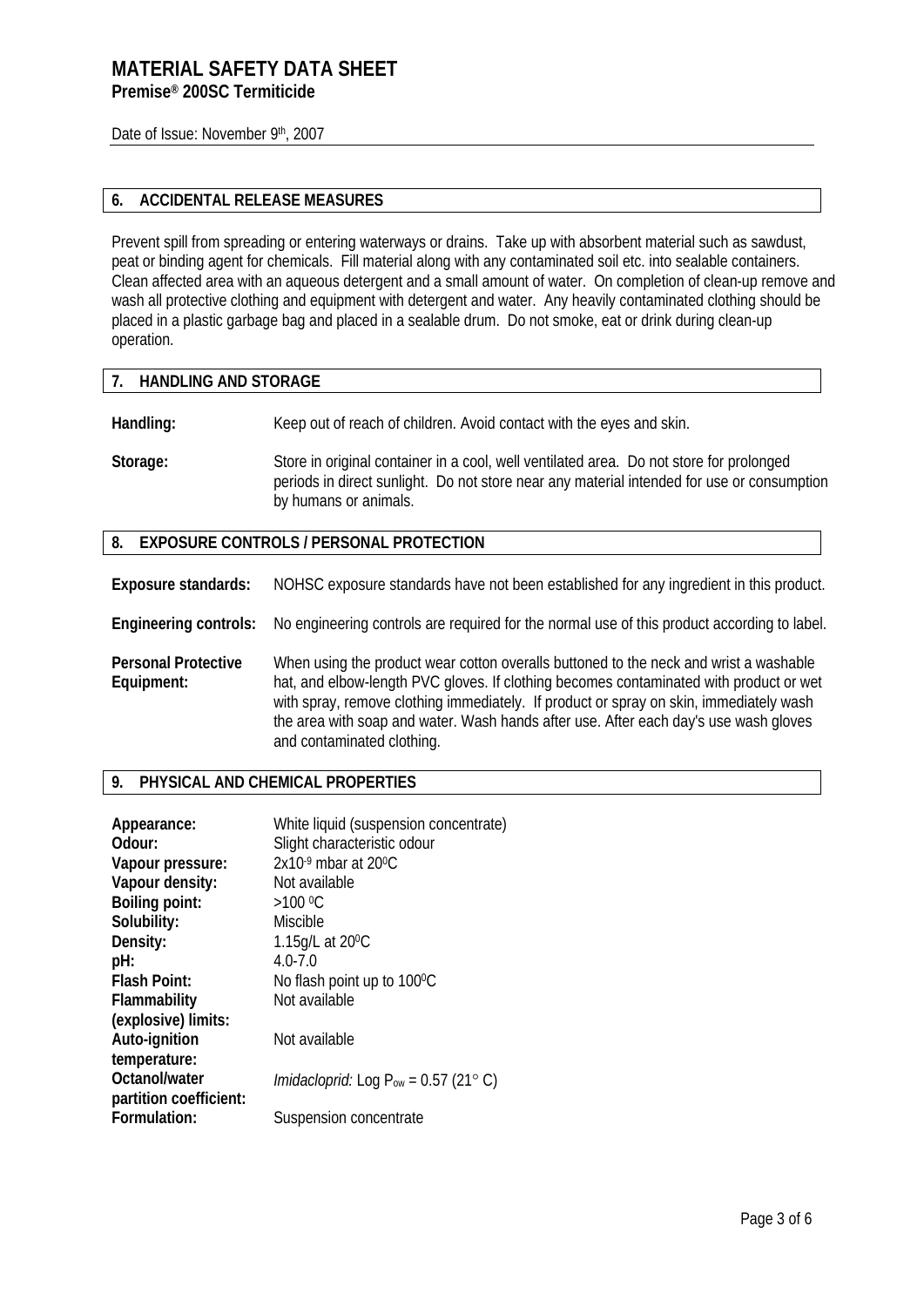# **MATERIAL SAFETY DATA SHEET**

**Premise® 200SC Termiticide** 

Date of Issue: November 9th, 2007

### **10. STABILITY AND REACTIVITY**

| Chemical stability:                                | Product is stable. Not flammable under normal conditions of use.<br>Avoid strong oxidising agents.                                                            |
|----------------------------------------------------|---------------------------------------------------------------------------------------------------------------------------------------------------------------|
| Conditions to avoid:<br>Incompatible<br>materials: | None particularly recommended<br>Avoid strong oxidising agents.                                                                                               |
| Hazardous<br>decomposition<br>products:            | In the event of fire, the formation of hydrogen chloride, hydrogen cyanide, carbon<br>monoxide and nitrogen oxides must be anticipated. Do not breathe fumes. |

### **11. TOXICOLOGICAL INFORMATION**

- POTENTIAL HEALTH EFFECTS
- **Inhalation:** Not expected to be harmful if inhaled.
- Skin contact: Repeated exposure may cause some irritation. Repeated occupational exposure during use may cause allergic disorders.
- **Eye contact:** May be slightly irritating to the eyes.
- **Ingestion:** Harmful if swallowed.

ANIMAL TOXICITY DATA – PRODUCT:

- **Acute:**
- **Oral toxicity:** LD<sub>50</sub> rat (female): approximately 1218 mg/kg  $LD_{50}$  rat (male): approximately 1684 mg/kg
- **Dermal toxicity:** LD<sub>50</sub> rat: >4000 mg/kg i.e. practically non-toxic
- **Inhalation toxicity:** LC50 rat (4 hour): > 2.238 mg/L aerosol (highest attainable concentration)
- **Skin irritation:** Not irritating rabbit
- **Eye irritation:** Non-irritant rabbit
- **Sensitisation:** This product is classified as "Sensitising" as it contains a very small amount of an isothiazolone antifungal agent.

### **Chronic:**

Animal studies show no evidence of carcinogenic, mutagenic or teratogenic effects.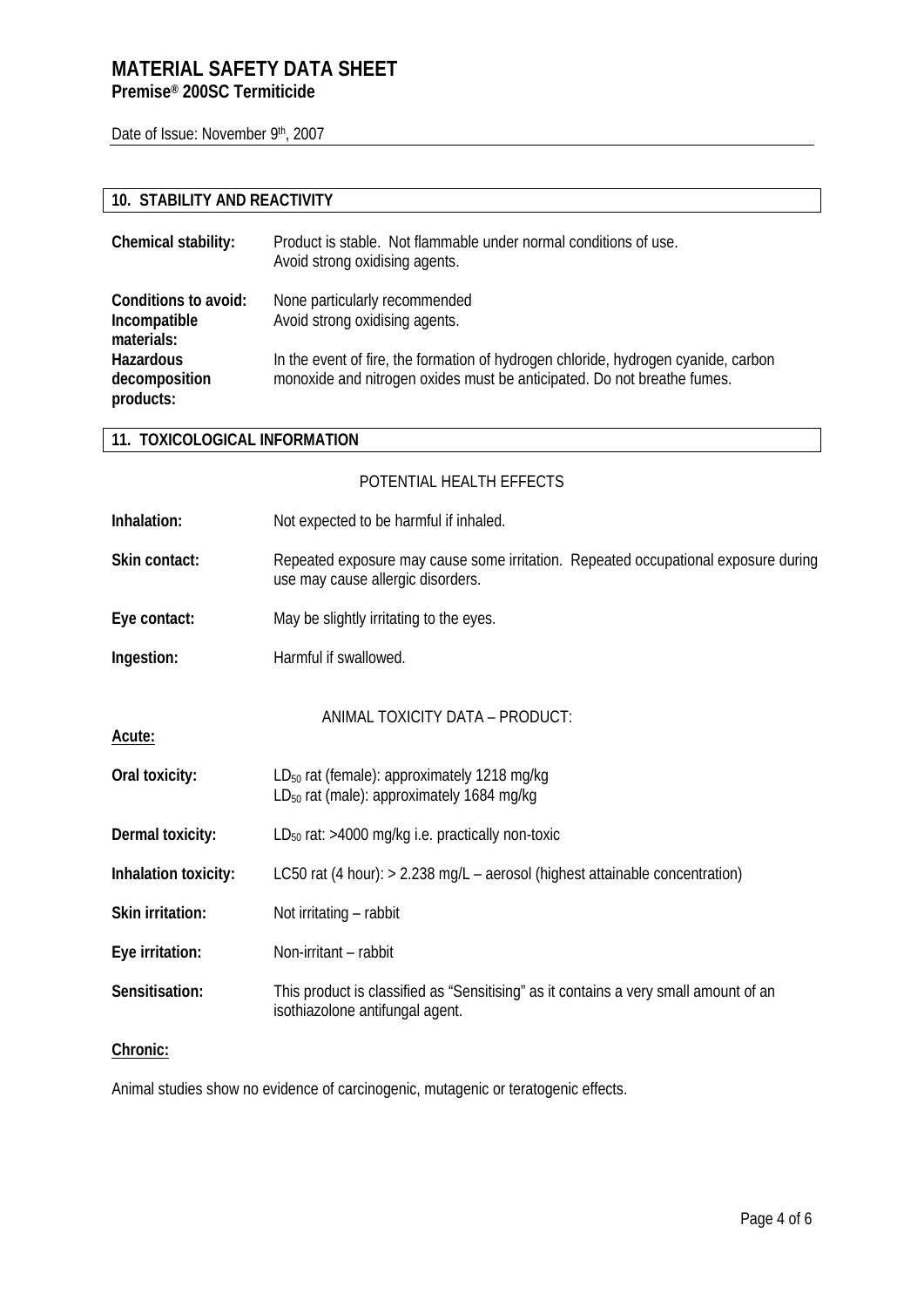Date of Issue: November 9th, 2007

## **12. ECOLOGICAL INFORMATION – ACTIVE INGREDIENT**

Imidacloprid is toxic to certain aquatic species. Dangerous to bees. Do not contaminate ponds, waterways or drains with the product or used containers.

| Imidacloprid:<br>Fish toxicity:                                                                           |
|-----------------------------------------------------------------------------------------------------------|
| 237 mg/L (96 h); golden orfe (Leuciscus idus melanotis)<br>$LC_{50}$ :                                    |
| $LC_{50}$ : 211 mg/L (96 h); rainbow trout ( <i>Oncorhynchus mykiss</i> )                                 |
| Aquatic invertebrate toxicity:                                                                            |
| $EC_{50}$ : 85 mg/L (48 h) <i>Daphnia magna</i>                                                           |
| Algae toxicity:                                                                                           |
| $EC_{50}$ : > 100 mg/L (72 h); green alga ( <i>Pseudokirchneriella subcapitata</i> )                      |
| Bacteria toxicity:                                                                                        |
| $EC_{50}$ : > 10000 mg/L; activated sludge (OECD 209)                                                     |
| Bird toxicity:                                                                                            |
| Acute oral LD <sub>50</sub> : 31 mg/kg; Japanese quail                                                    |
| Acute oral LD <sub>50</sub> : 152 mg/kg; bobwhite quail                                                   |
| Imidacloprid shows a medium adsorption to soil. Classified as immobile in soil. Not<br>expected to leach. |
|                                                                                                           |

### **13. DISPOSAL CONSIDERATIONS**

1) After intended use:

Triple or preferably pressure rinse container before disposal. Add rinsings to spray tank. Do not dispose of undiluted chemicals on site. If recycling, replace cap and return clean containers to recycler or designated collection point. If not recycling, break, crush or puncture and bury empty containers in a local authority landfill. If no landfill is available, bury the containers below 500 mm in a disposal pit specifically marked and set up for this purpose clear of waterways, desirable vegetation and tree roots. Empty containers and product should not be burnt.

2) After spill or accident:

Dispose of containers at an approved local waste disposal site.

### **14. TRANSPORT INFORMATION**

| UN number:              | Not applicable                                                                               |
|-------------------------|----------------------------------------------------------------------------------------------|
| Proper shipping         | Not applicable                                                                               |
| name:                   |                                                                                              |
| Class and               | Not "dangerous goods" for transport by road or rail according to the Australian Code for the |
| <b>Subsidiary Risk:</b> | Transport of Dangerous Goods by Road and Rail.                                               |
| Packing Group:          | Not applicable                                                                               |
| EPG:                    | Not applicable                                                                               |
| Hazchem code:           | Not applicable                                                                               |